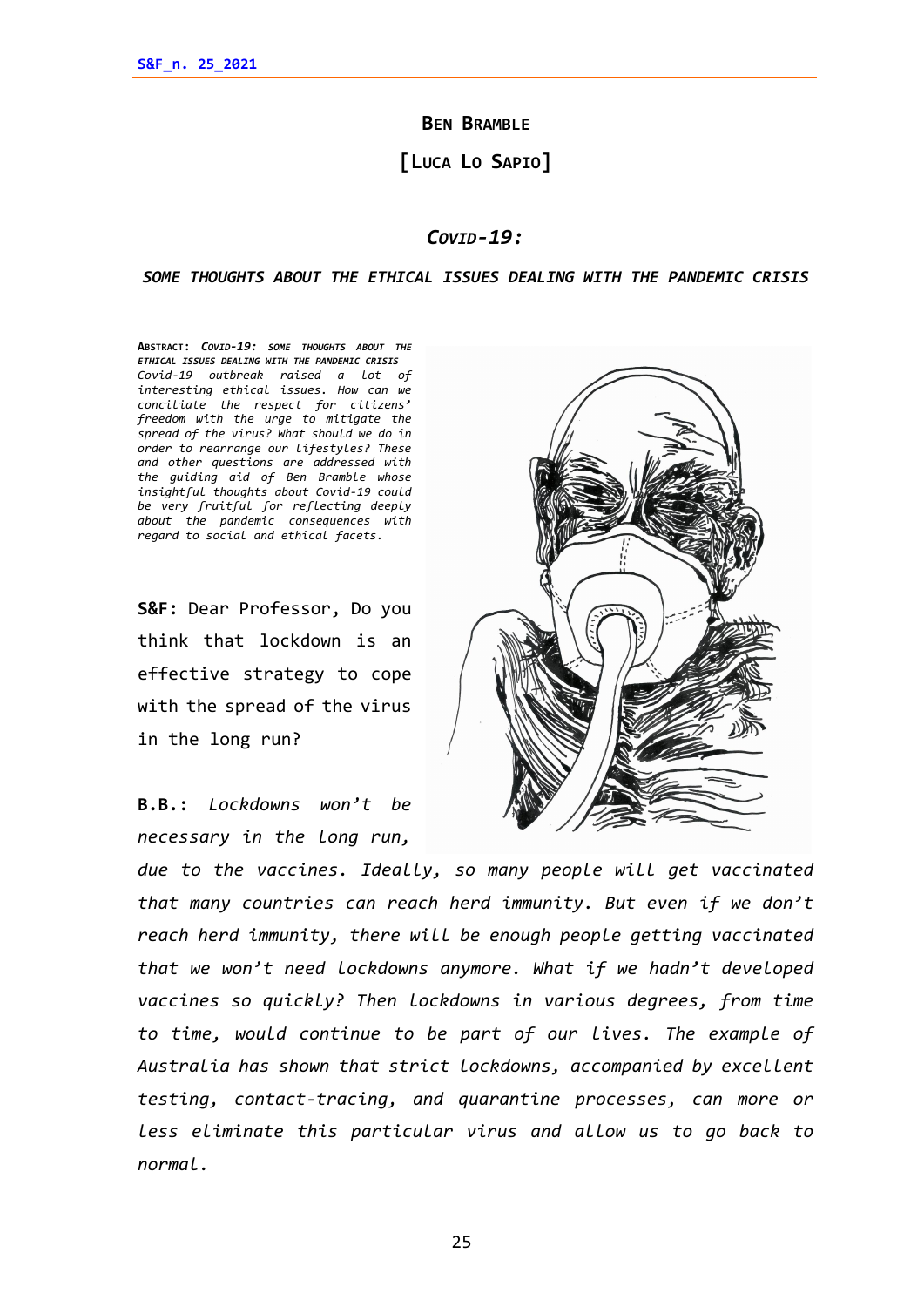**S&F:** Do you think that the pandemic could be a turning point to enhance humanity's moral abilities?

**B.B.:** *I'm writing a new book on exactly this topic. I'm arguing that our experience of the pandemic gives us a prime opportunity to understand the need for improving our social welfare systems. My biggest hope is that we will begin to take climate change more seriously and act on it decisively. But I must say, I am not hugely optimistic about this.*

**S&F:** Don't you think that the origin of this pandemic should invite us to think about our relationship with the non-human animals and the environment as well?

**B.B.:** *You are certainly right. The virus seems to have come from a wet market in China, where animals are treated very badly indeed. For this reason, the pandemic has shone a light on the dreadful conditions in which many animals are farmed today. We need to learn from this and improve our practices here. Ideally, we should stop farming animals entirely. Animal farming is clearly one of the great moral challenges of modern times.*

**S&F:** What do you think about the allocation of medical supplies in a pandemic context? Is it good enough to cope with the challenges of the modern world?

**B.B.:** *Wealthy countries are failing to adequately assist people in poorer countries. This is true in normal times, but it is especially so now. We must urgently send vaccines and other medical assistance to poorer countries. This is a no-brainer. As for allocations within wealthy countries themselves, treatment options for COVID-19 should*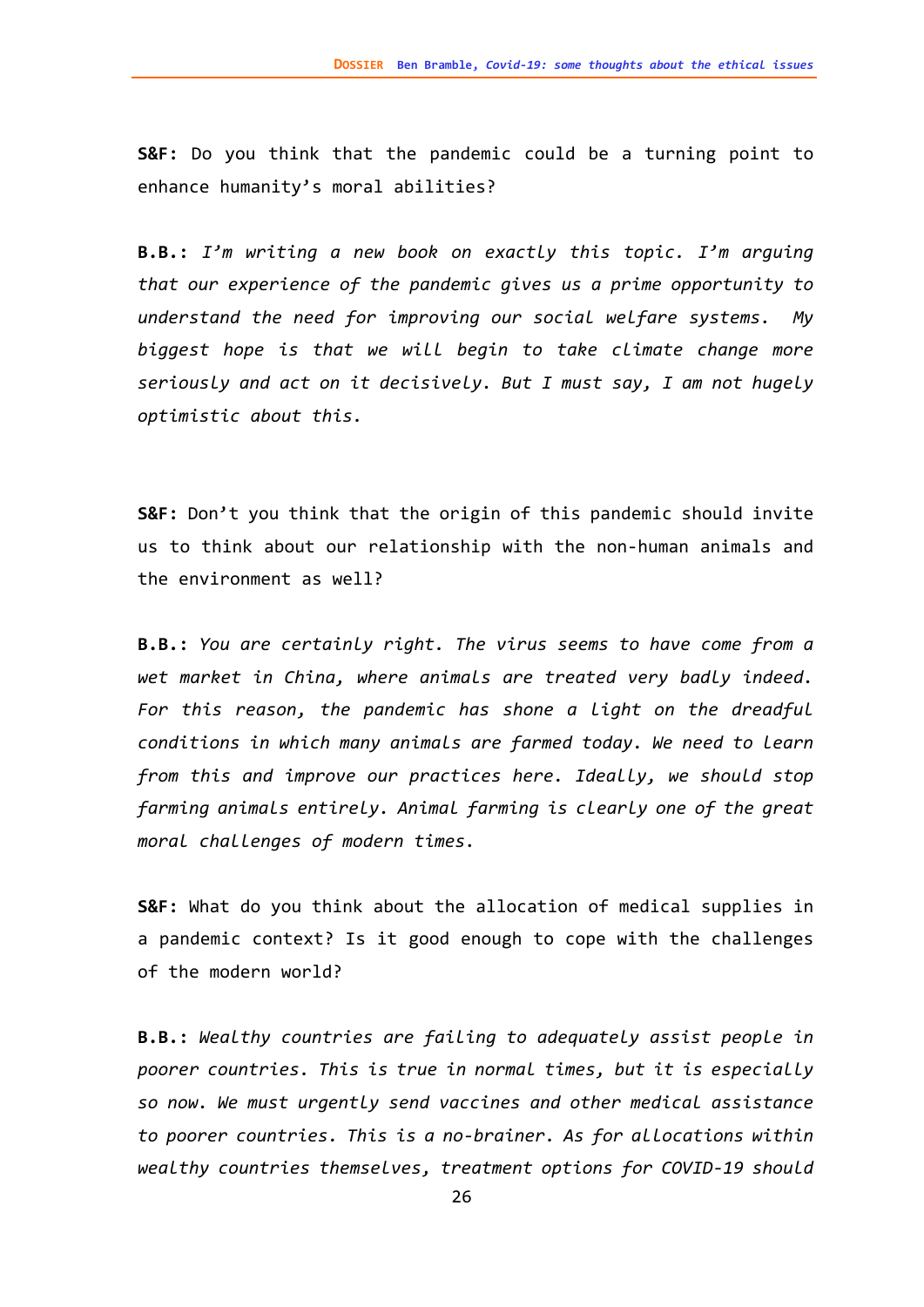*be strictly equal among all citizens. Money should not be able to buy one better treatment or faster access to vaccines. In my book, I argue that this shows that in normal times, treatment options should be far more equitable as well.*

**S&F:** Could you express your opinions about the current vaccine policies? Is it fair enough to produce vaccines through the strategies of the private market?

**B.B.:** *Governments contributed a lot of funding toward the research that resulted in these vaccines. For this reason, and for others, the vaccines should be freely available to anyone in the world who needs them. The companies that helped develop them should be compensated for their efforts, and we should be grateful to them for their involvement, but they should not greatly profit from these vaccines. I'd like to see governments play a much bigger role in medical research in the future. It is a lousy system where research agendas are being dictated by where the biggest private profits can be made. Some of the most valuable medicines won't necessarily be profitable for companies to develop and manufacture at all.*

**S&F:** What is the role of Ethics within our societies? In particular, what is its role in the face of health emergencies?

**B.B.:** *That's a big question! In normal times, ethics requires more of us than we typically realise. But in health emergencies like this one, it can require much more still. Just going shopping or to visit friends during the pandemic can put others' lives at risk especially if one doesn't wear a mask—and so we need to rethink everyday actions, and consider our obligations to others.*

27